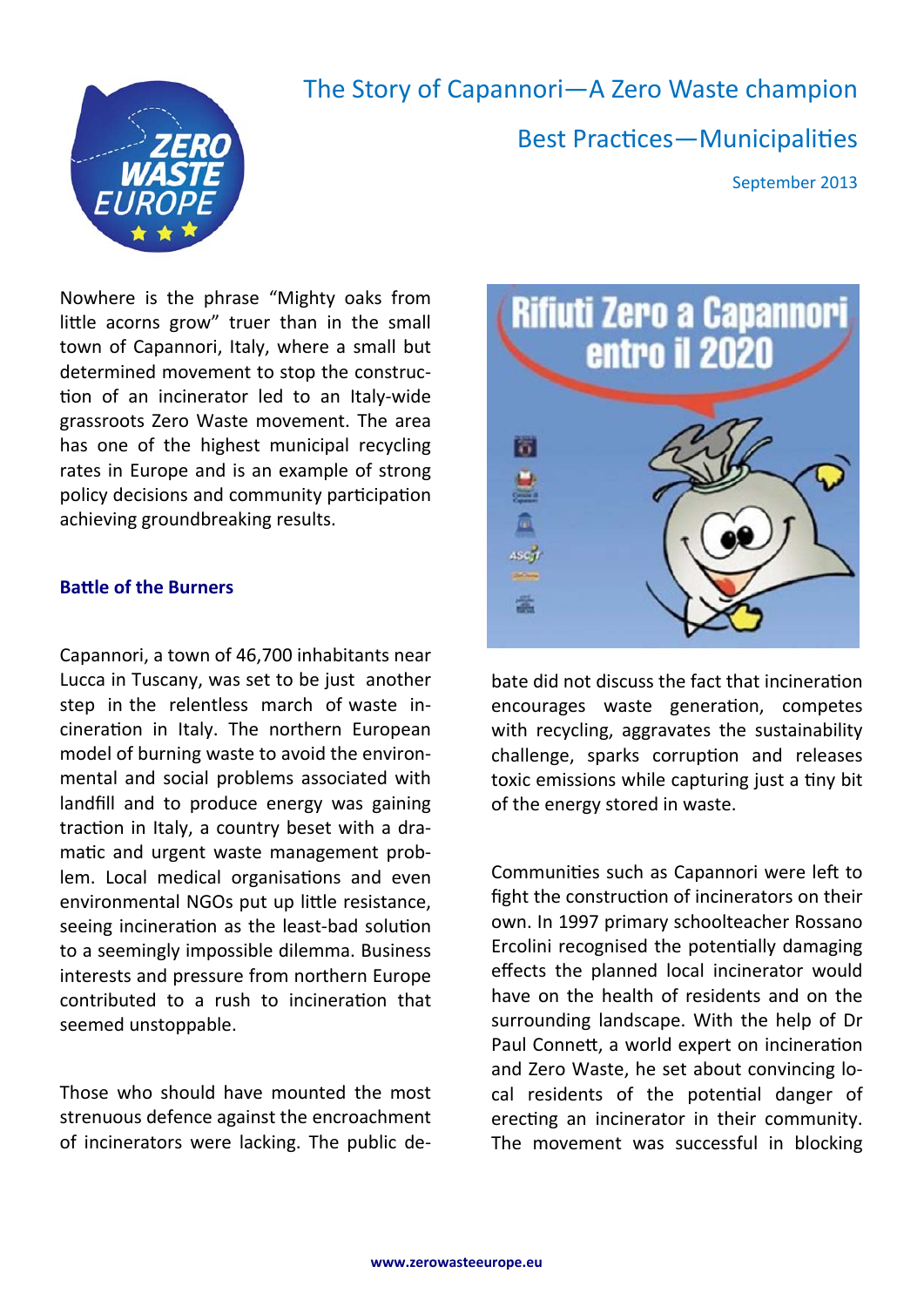

construction and soon spread to three other communities threatened with incineration in the region.

# **What's the alternative?**

Tasked with implementing an alternative to incineration, Ercolini decided that the only approach was that of waste reduction. He took over the running of the local waste col‐ lection corporation, ASCIT, to create a doorto-door waste collection pilot scheme. After

a year he stepped down from his role and went back to campaigning against incineration around Italy. Ercolini managed to persuade the town council of Capannori to be the first in Eu‐ rope to sign up to the Zero Waste Strategy in 2007, committing to sending zero waste to landfill by 2020.

Door-to-door collection was introduced in stages across the municipality between 2005 and 2010, starting with small villages, where any mistakes could be identified and corrected early on, then extended to cover the entire municipal area in 2010. By that time, 82% of municipal waste was separated at source, leaving just 18% of residual waste to go to landfill. In 2012 a number of villages in the municipality became subject to a new 'Pay As You Throw' waste tariff, where the frequency of collection per household is measured using microchips in stickers on residual waste bags, scanned by a reader on the collection vehicle. In those areas the new tariff incentivized better separation and prevention, driving local source separation rates up to 90%.

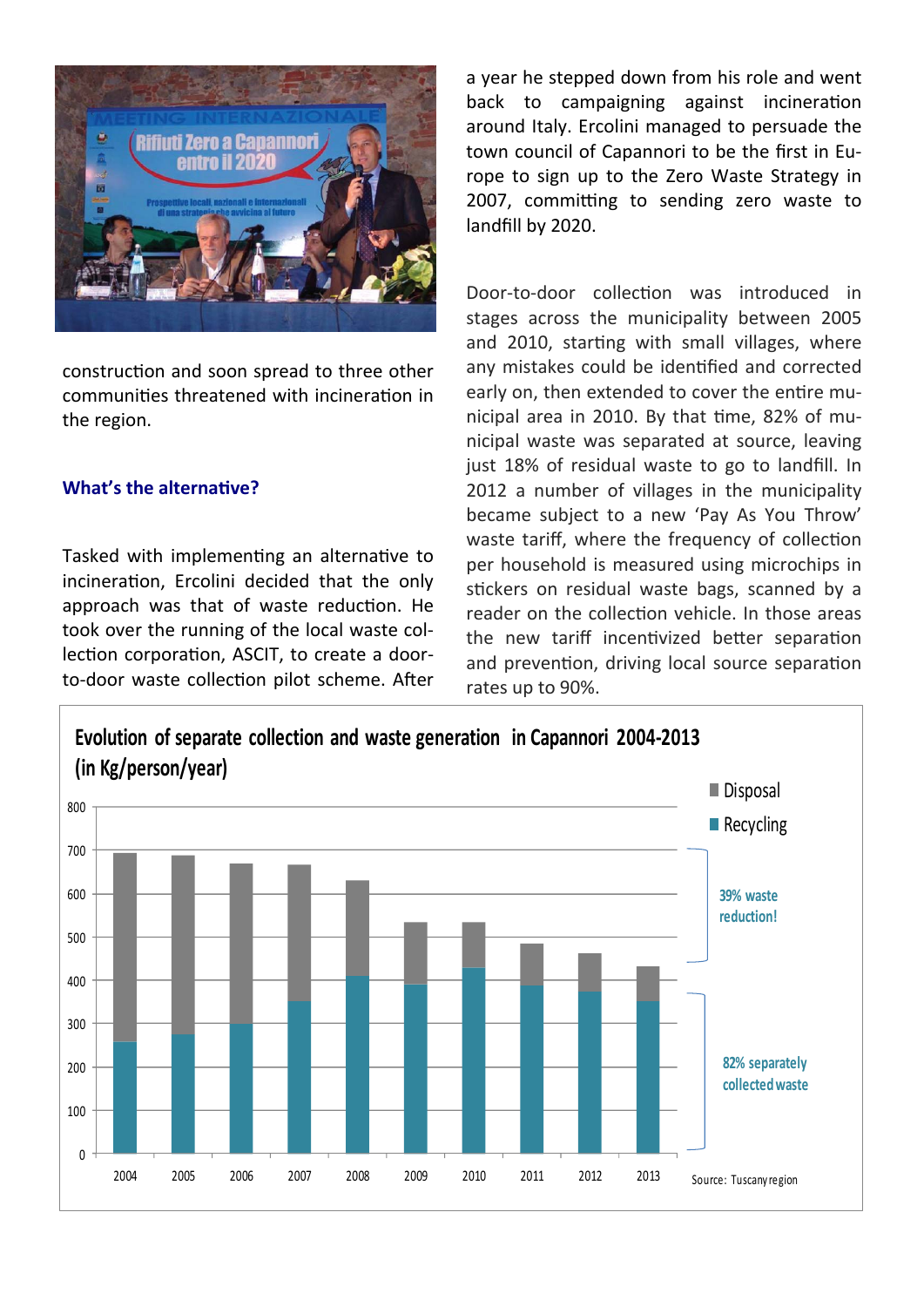## **Transparency and consultation**

Local politicians recognize that the key to their success with the door‐to‐door collec‐ tion scheme and other zero waste measures was the early and active consultation of residents. Meetings were held in public places to gather input and ideas and involve the local population in the Zero Waste Strategy. Printed information was sent to every address. A few weeks before door‐to‐door col‐ lection was introduced in a given area, volunteers distributed free waste separation kits to all homes, including the various bins and bags required and further printed infor‐ mation. Volunteers were trained to answer residents' questions about the new scheme, all of which meant that participation was smooth, immediate and effective.

A study carried out by La Sapienza University in Rome, comparing door-to-door collection in three communities in Italy (Capannori, Rome, Salerno) found that in Capannori par‐ ticipation (99% of inhabitants sort waste) and satisfaction (94%) were higher than in the other two communities. This correlates to the high percentage of Capannori resi‐ dents who received literature about the changes (98.6%), attended meetings about changes in collection (46%) and know where to go to ask for information about waste collection (91%).

#### **Economically viable solution**

The savings from no longer sending most waste to expensive landfill sites, and earnings from the sale of materials to recycling plants mean the scheme is economically self‐ sufficient, even saving the council over €2m in 2009. These savings are ploughed back in‐ to investments in waste reduction infrastructure, and reducing fixed waste tariffs for resi‐



dents by 20%. It has also funded the recruit‐ ment of 50 ASCIT employees, boosting employment in the region.

#### **Composting**

One of the most successful elements of the new collection system has been the diversion of the organic waste stream. Not only does ASCIT carry out frequent door‐to‐door collection of organic waste, which is sent to a composting plant in the province, in 2010 public canteens in Capannori were supplied with Joraform composting machines. In the future these local collective composting machines could be extended to cover groups of residents, which can help to reduce the cost of collecting, transporting and treating organic waste by between 30 and 70%.

Residents have been encouraged to take up home composting, with 2,200 households picking up free composters and receiving training on composting techniques. Those households that home compost are given a 10% discount on their waste tariff as an in‐ centive, and spot checks have shown that 96% of households are still using their composters correctly. A biogas plant for the area is in the planning and consultation stage.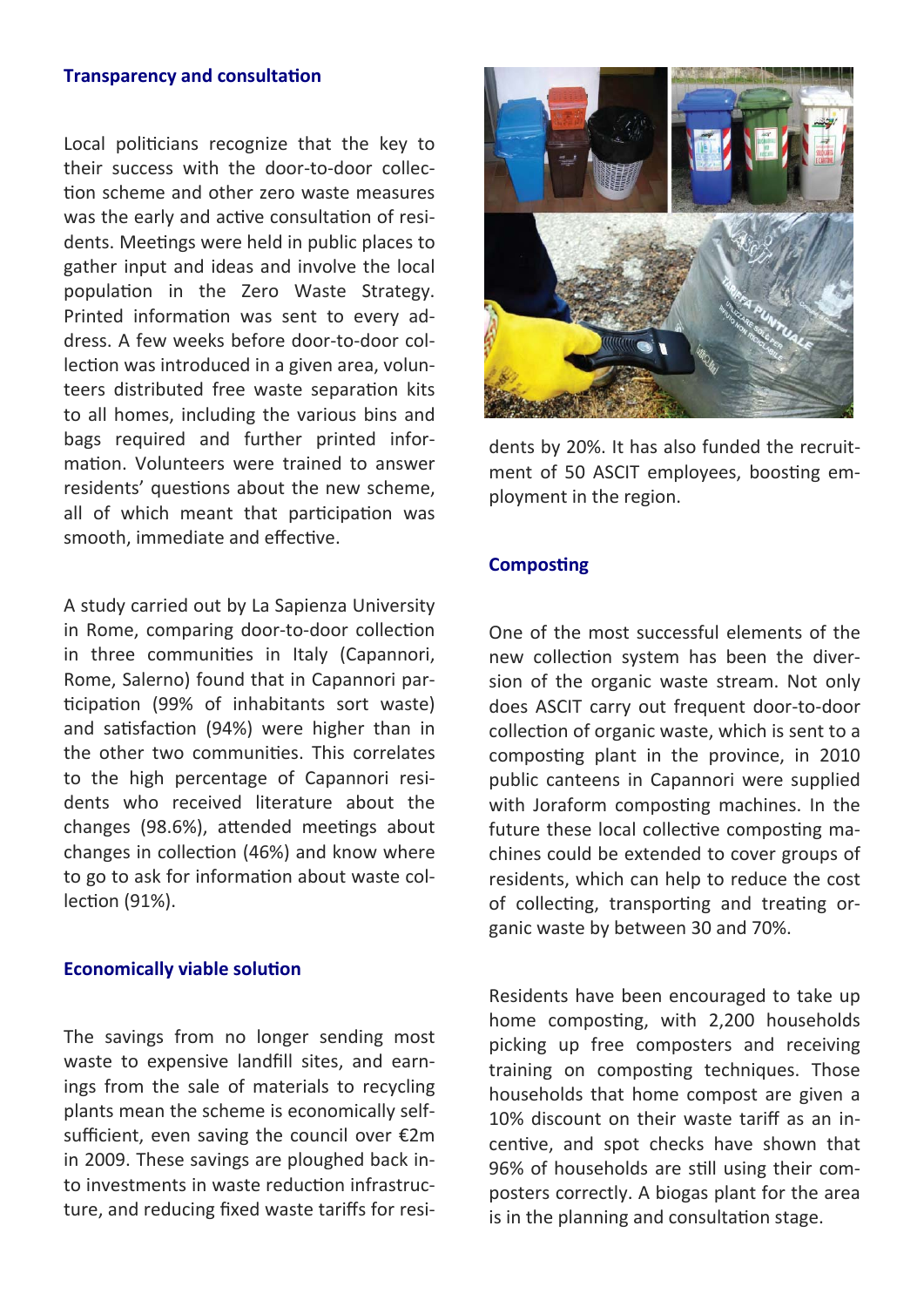#### **Designing waste out of the system**

In 2010 Capannori set up the first Zero Waste Research Centre in Europe, where waste experts identify what is still being thrown in the grey residual waste bags and come up with solutions to get that 18% figure down even further. Finding that items such as coffee capsules were among the most commonly discarded items, the Re‐ search Centre held meetings with coffee manufacturers such as Nespresso and Illy to work on biodegradable or recyclable alternatives.

The high volume of disposable nappies in re‐ sidual waste led the municipality to offer subsidized washable nappies to local par‐ ents. Taking a collaborative rather than combative approach has meant that manufacturers have responded positively, with coffee manufacturers initiating research into alternatives to capsules.



Centro di Ricerca Rifiuti Zero



Not only has work been done to improve re‐ cycling rates – emphasis has also been placed on reuse. The municipality opened its own Reuse Centre in the village of Lammari in 2011, where items such as clothes, foot‐ wear, toys, electrical appliances and furniture that are no longer needed but still in good condition can be repaired where necessary and sold to those in need, thereby diverting them from landfill and serving a vital social function. The centre is steadily expanding its activity- in 2012, 93 tonnes of objects were dropped at the centre and in 2013 those figures look set to rise.

According to Rossano Ercolini, "The record figures from the Lammari 'Ecology Is‐ land' (drop-off point for bulky waste and reusable items, ed.) show that our culture is changing, partly due to the municipality's policies. Whereas before people threw everything away, now they realize that recover‐ ing things not only benefits the environment, but also those who can buy them at afforda‐ ble prices".

The centre also provides training in upcycling skills such as sewing, upholstery and wood‐ work, so as to spread the values and practice of reuse as far as possible.

## **Waste prevention pioneers**

Where Capannori is truly leading the field is in the area of waste prevention  $-$  between 2004 and 2012 the overall volume of waste generated per person dropped by 39% (from 1,92kg to 1,18 kg/person/year) and it is fore‐ seen that it will continue to go down thanks to the extension of pay‐as‐you‐throw scheme to all the municipality. More impressively, the rate of unseparated –or residual‐ waste per capita was reduced from 340 kg

#### **One man's trash is another's treasure**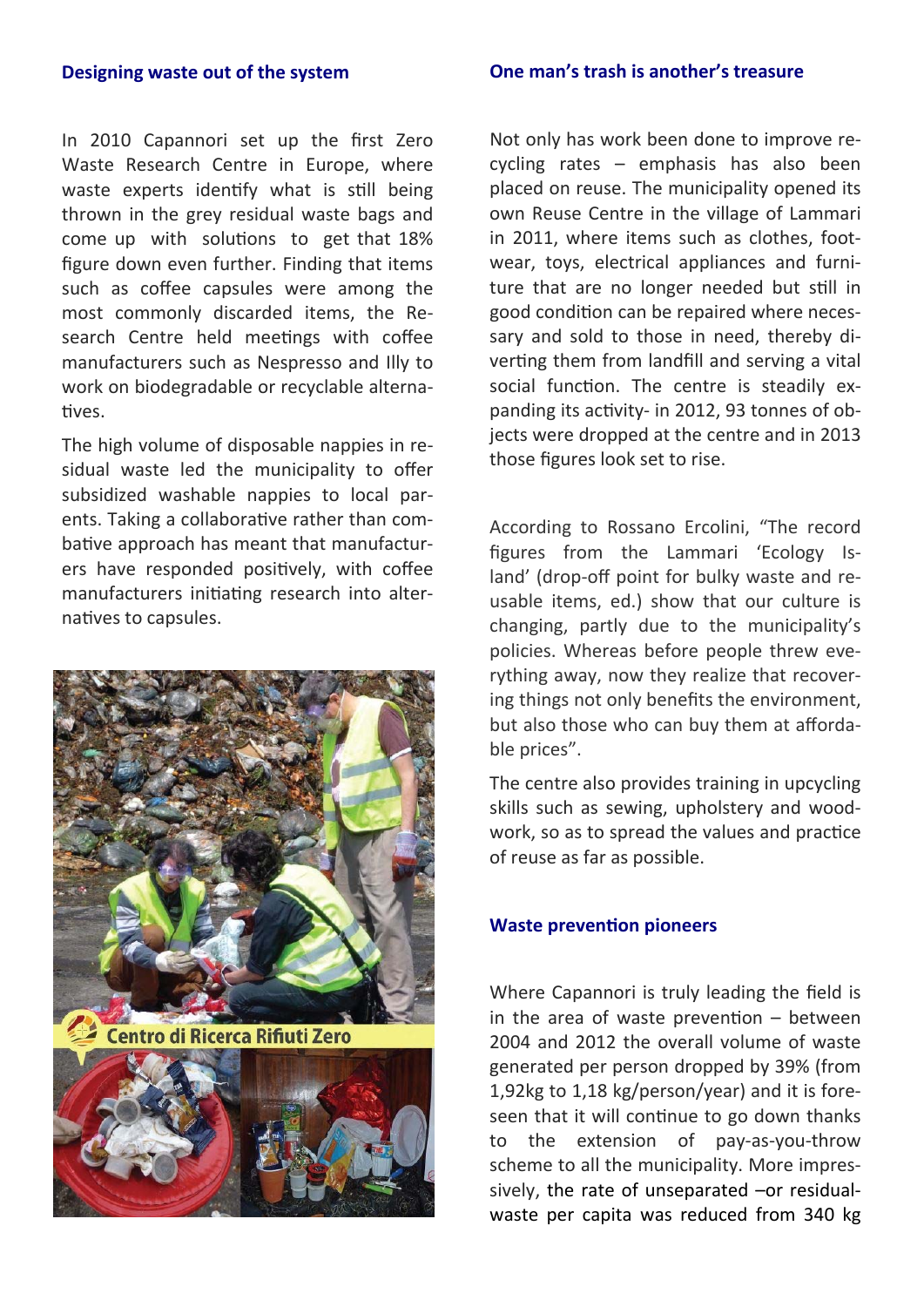per year in 2006 to 146 kg in 2011, a drop of 57%. Compare this to the figures for Den‐ mark, 409 kg unseparated waste per capita per year (2011), and you can appreciate the scale of the achievement.

This means that beyond just boosting recycling rates, local policymakers have looked at ways to reduce waste generation at source. As part of their Zero Waste Strategy, they have identified 11 areas for action. Perhaps the most visible of these is the sale of prod‐ ucts loose or on tap – the municipal council provided tax incentives to local small businesses to stock products that could be re‐ filled with customers' own containers, such as liquid detergents. A grocery shop, Effecor‐ ta sprang up in Capannori in 2009 selling over 250 locally sourced food and drink products in bulk. Local residents can buy pas‐ ta, wine, oil and many other necessities without having to throw away any packaging.



# **The Short Chain – a boon for local agricul‐ ture**

Two self-service refill stations for milk were opened, introducing a model of food distri‐ bution called 'the short chain' – the stations are supplied directly by a local farmers' co‐ operative and consumers buy without the intermediary of a packaging plant or retailer, so that they pay lower prices and farmers